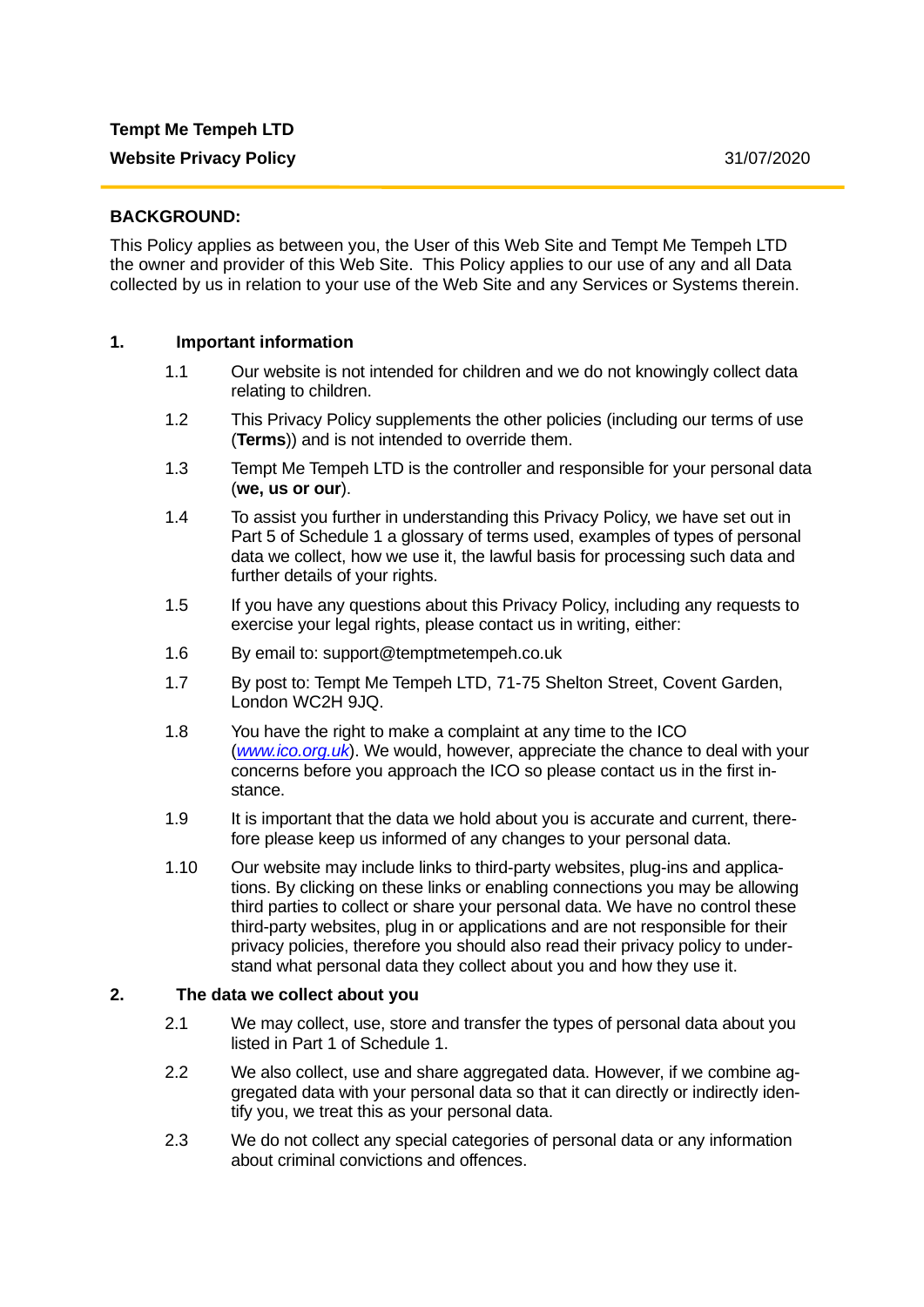2.4 If we are required by law, or under the terms of a contract we have with you, to collect your personal data and you fail to provide it, we may not be able to enter into perform the contract with you and, we may have to cancel a product or service. We will notify you of this at the relevant time.

# **3. How personal data is collected**

We collect personal data in the following ways:

| direct interac-<br>tions        | you may provide personal data when you complete<br>1<br>online forms, request products/services, subscribe to<br>our services, create a user account, join our mailing list,<br>or otherwise or correspond with us (by post, phone or<br>email)                                                                                                                 |
|---------------------------------|-----------------------------------------------------------------------------------------------------------------------------------------------------------------------------------------------------------------------------------------------------------------------------------------------------------------------------------------------------------------|
| automated tech-<br>nology       | we automatically collect personal data (technical and<br>$\mathbf{2}$<br>usage) when you browse or interact with our website,<br>by using cookies and other similar technologies. We<br>may also receive technical data about you if you visit<br>other websites which use our cookies.                                                                         |
| publicly availa-<br>ble sources | we may collect personal data from publicly availably sources<br>such as Companies House and the Electoral Register and credit<br>reference agencies, based inside the EU.                                                                                                                                                                                       |
| third parties                   | we may receive personal data from: (a) analytics providers<br>based outside the EU (such as Google); (b) advertising net-<br>works based inside OR outside the EU; and (c) search infor-<br>mation providers based inside OR outside the EU; (d) our sup-<br>pliers such as payment providers, delivery services, website<br>support and maintenance providers. |

## **4. How we use your personal data**

- 4.1 We will only use your personal data when the law allows us to. Most commonly, we will use your personal data:
- 4.2 To perform the contract, we are to enter into or have entered into with you;
- 4.3 To comply with a legal obligation; and
- 4.4 Where it is necessary to carry out our legitimate interests (or those of a third party) and your interests and fundamental rights do not override those interests.
- 4.5 Part 2 of Schedule 1 sets out the lawful basis we will rely on to process your personal data.
- 4.6 We do generally only rely on consent as a legal basis for processing your personal data to send email and SMS marketing communications and you have the right to withdraw your consent at any time by contacting us. Please note that we may process your personal data for more than one lawful ground depending on the specific purpose for which we are using your information.
- 4.7 We may analyse your personal data to form a view on what products and or services we think may be of interest to you. You will only receive marketing communications from us, if you have requested information from us or purchased services from us, if you consent to marketing at the time we collect your personal data and you have not subsequently opted out or withdrawn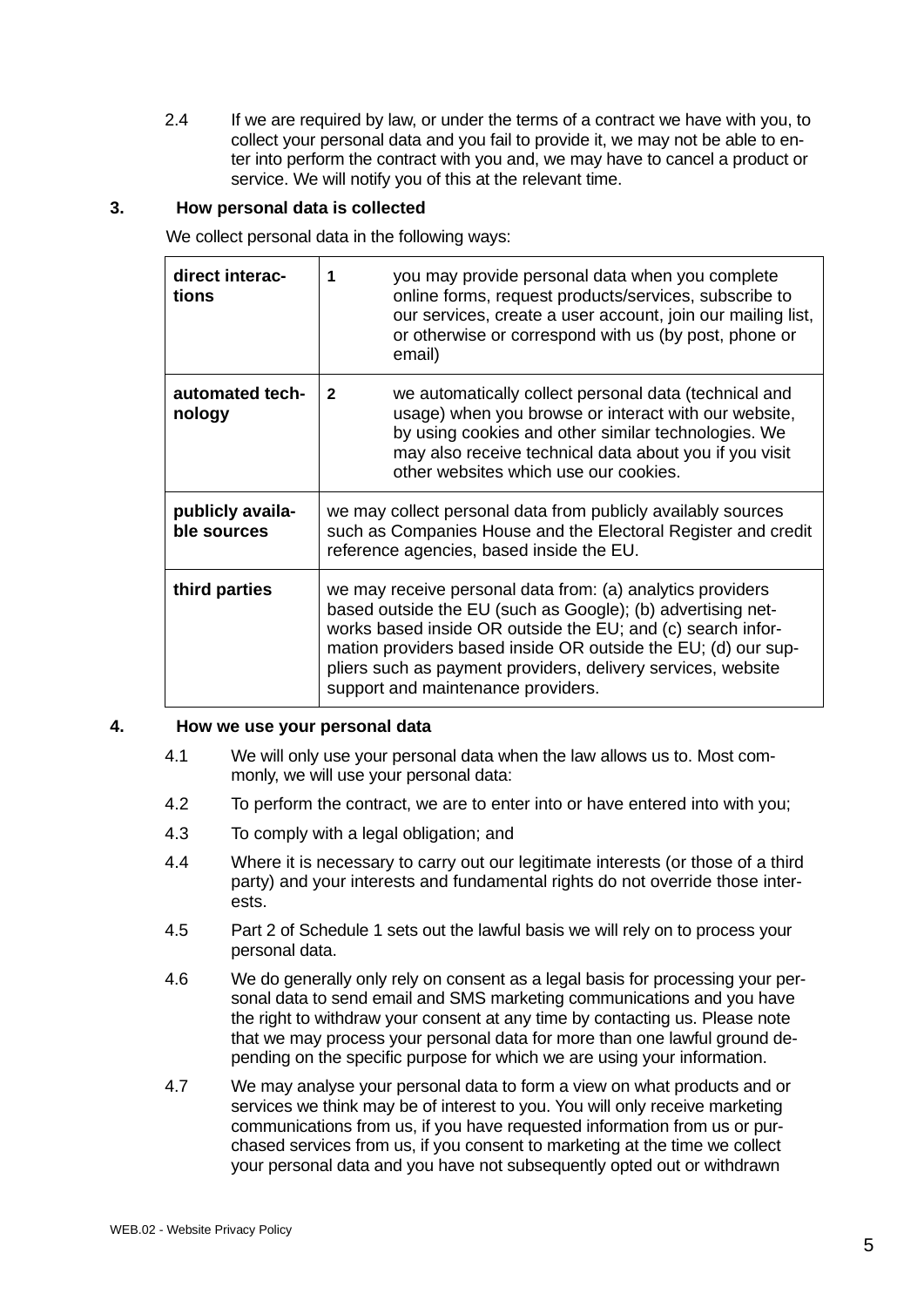your consent or if we have another basis to send you the marketing communications.

- 4.8 We will get your express opt-in consent before we share your personal data with any third party for marketing purposes. We will not share your personal data with third parties for their marketing purposes.
- 4.9 You can opt out of email marketing by clicking the unsubscribe button within the marketing email. You can also withdraw your consent to marketing at any time by contacting support@temptmetempeh.co.uk.
- 4.10 Even if you opt out of receiving marketing, we may still use your personal data for other purposes provided we have a lawful basis to do so.
- 4.11 We will only use your personal data for the purpose that we originally collected it for, unless we reasonably consider that we need to use it for another reason and that reason is compatible with the original purpose.
- 4.12 If we need to use your personal data for an unrelated purpose, we will notify you and we will explain the legal basis which allows us to use your personal data in this manner.
- 4.13 We may process your personal data (without your knowledge or consent) where this is required or permitted by law.

## **5. Disclosure of your personal data**

5.1 We may have to share your personal data with third parties further details of which are set out in Part 4 of Schedule 1. We require all third parties to respect the security of your personal data and to treat it in accordance with the law. We do not allow our third-party service providers to use your personal data for their own purposes. They can only process your personal data for specified purposes and in accordance with our instructions.

#### **6. International transfers**

- 6.1 We do not transfer your personal data outside the European Economic Area (EEA).
- 6.2 Whenever we transfer your personal data out of the EEA, we ensure a similar degree of protection is afforded to it by ensuring at least one of the following safeguards is implemented:
- 6.3 We will only transfer your personal data to countries that have been deemed to provide an adequate level of protection for personal data by the European Commission.
- 6.4 We use specific contracts approved by the European Commission which give personal data the same protection it has in Europe with our services providers;
- 6.5 We may transfer data to US based service providers under the Privacy Shield which requires them to provide similar protection to personal data shared between the Europe and the US.
- 6.6 Please contact us if you want further information on the specific mechanism used by us when transferring your personal data.

## **7. Data security**

7.1 We have put in place appropriate security measures to prevent your personal data from being accidentally lost, used or accessed in an unauthorised way, altered or disclosed. We also limit access to your personal data to those employees, agents, contractors and other third parties who have a business need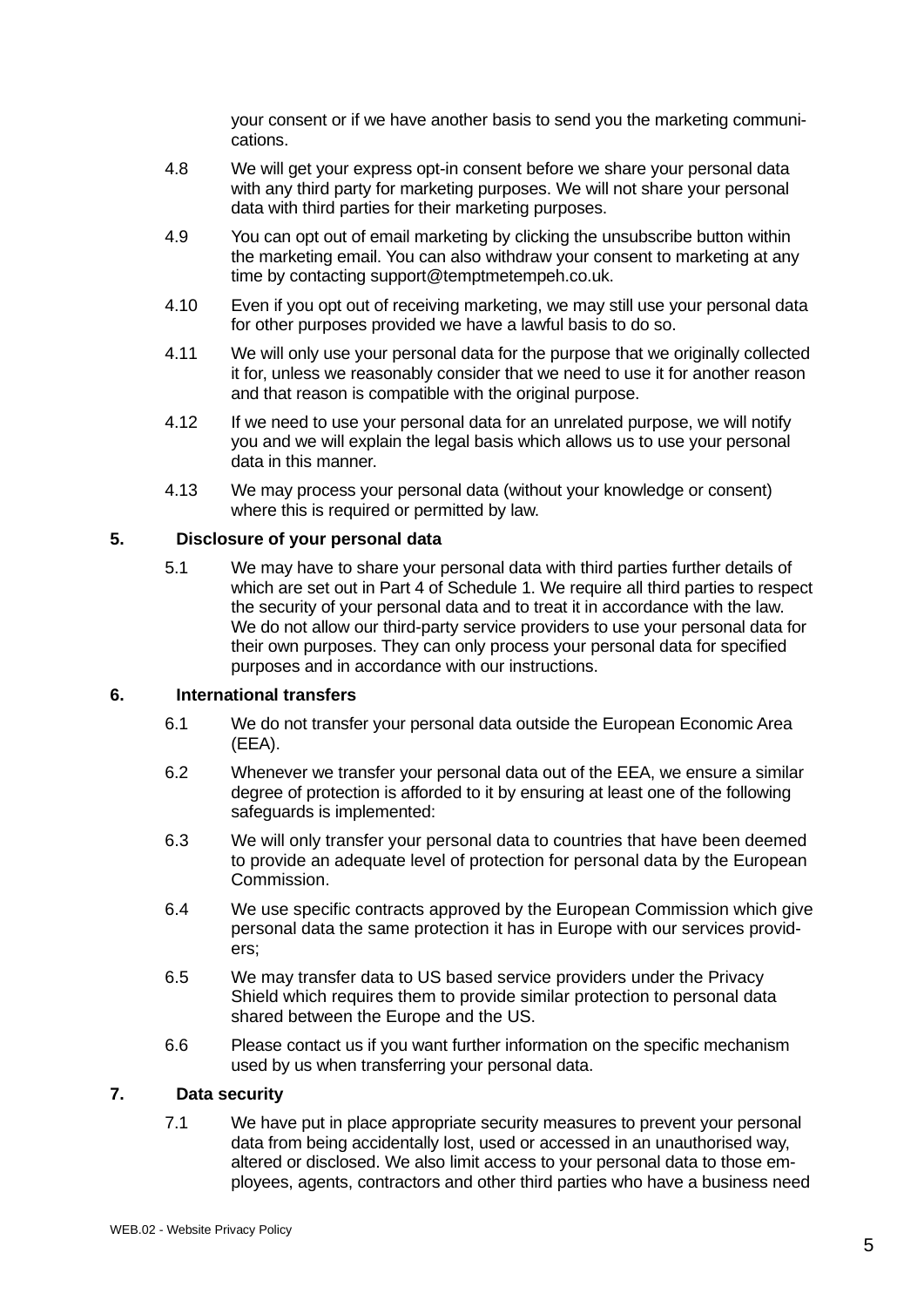to know and they can only process your personal data on our instructions and will be subject to a duty of confidentiality.

- 7.2 We have procedures in place to deal with any suspected personal data breach and will notify you and any applicable regulator of a breach where we are legally required to do so.
- 7.3 Legal basis for processing personal data under The General Data Protection Regulation (GDPR). If you are from the European Economic Area (EEA), Tempt Me Tempeh LTD legal basis for collecting and using the personal information described in this Privacy Policy depends on the Personal Data we collect and the specific context in which we collect it. We may process your Personal Data because we need to perform a contract with you, you have given us permission to do so, the processing is in our legitimate interests and it is not overridden by your rights, for payment processing purposes and to comply with the law.

#### **8. Data retention**

- 8.1 We will only retain your personal data for as long as necessary to fulfil the purposes we collected it for, including for the purposes of satisfying any legal, accounting, or reporting requirements.
- 8.2 Details of retention periods for different aspects of your personal data are available in our retention policy which you can request from us. However, we are legally required to keep basic information about our customers (including contact, identity, financial and transaction data) for six years after they cease being customers, for tax purposes.
- 8.3 We may also anonymise your personal data (so that it can no longer be associated with you) for research or statistical purposes. We can use anonymised information indefinitely without further notice to you.

## **9. Your legal rights**

- 9.1 You have certain rights in certain circumstances under data protection law. These are set out in full in Part 3 of Schedule1. If you wish to exercise any of your rights, please contact support@temptmetempeh.co.uk.
- 9.2 You will not have to pay a fee to exercise any of your rights. However, if your request is clearly unfounded, repetitive or excessive, we may charge a reasonable fee for this information or refuse to comply with your request.
- 9.3 We may request specific information from you to help us confirm your identity when you contact us and ensure. This is a security measure to ensure that personal data is not disclosed to any person who does not have the right to receive it.
- 9.4 We try to respond to all legitimate requests within one month. Occasionally it may take us longer than a month if your request is particularly complex or you have made a number of requests. In this case, we will notify you and keep you updated.

#### **Schedule 1: Personal Data**

#### **Part 1: Types of personal data**

| contact data   | billing address, delivery address, email address and telephone<br>number |
|----------------|--------------------------------------------------------------------------|
| financial data | bank account and payment card details                                    |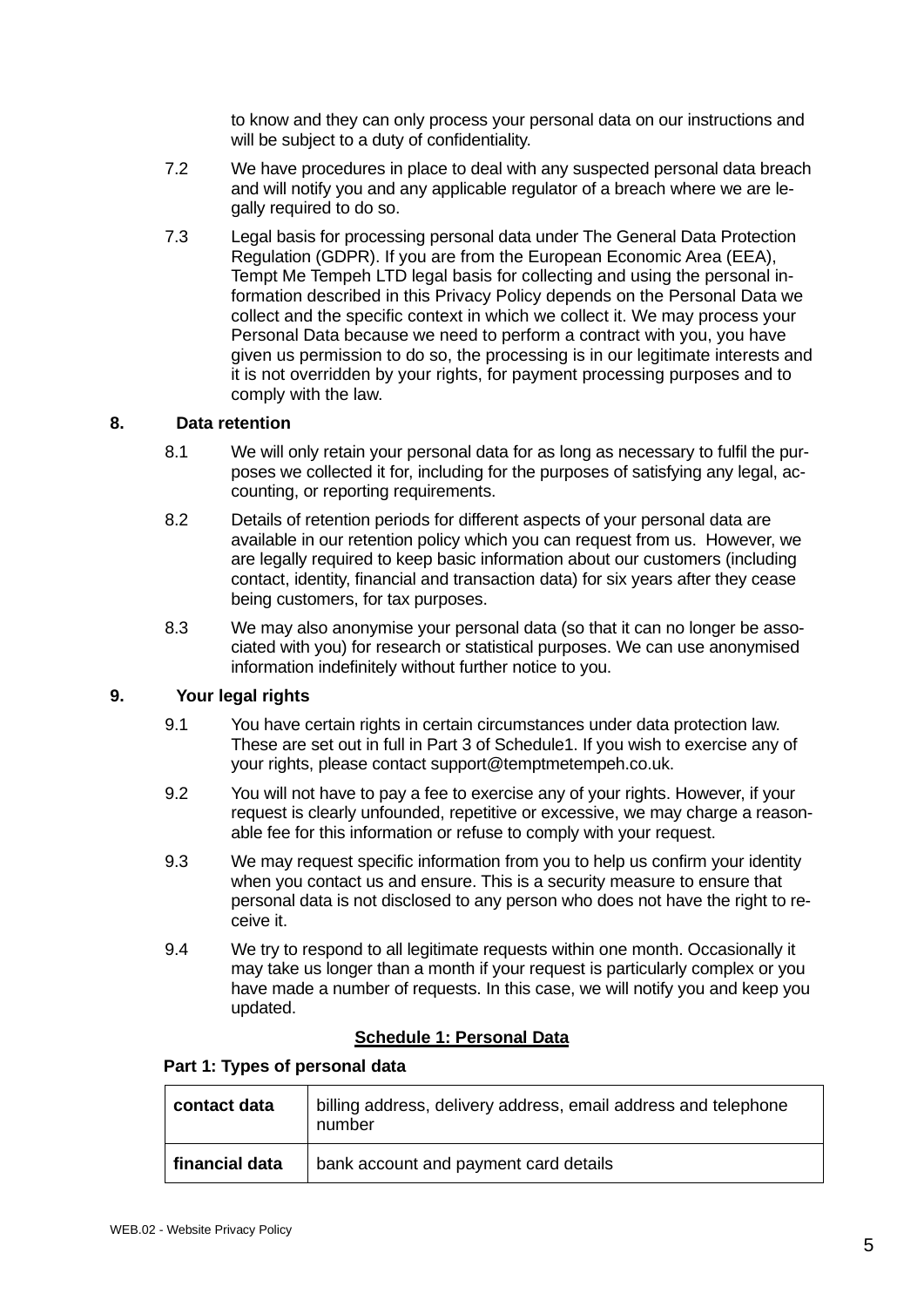| identity data                          | first name, maiden name, last name, username or similar identi-<br>fier                                                                                                                                                                                 |
|----------------------------------------|---------------------------------------------------------------------------------------------------------------------------------------------------------------------------------------------------------------------------------------------------------|
| marketing and<br>communication<br>data | your preferences in receiving marketing from us and our third par-<br>ties and your communication preferences                                                                                                                                           |
| profile data                           | your username and password, purchase or orders made by you,<br>preferences, feedback and survey responses                                                                                                                                               |
| technical data                         | internet protocol (IP) address, your login data, browser type and<br>version, time zone setting and location, browser plug-in types and<br>versions, operating system and platform and other technology on<br>the devices you use to access our website |
| transaction<br>data                    | details about payments to and from you and other details of prod-<br>ucts and services you have purchased from us                                                                                                                                       |

# **Part 2: Lawful basis for processing and processing activities**

The lawful basis upon which we may rely on to process your personal data are:

| <b>Consent</b>                 | you have given your express consent for us to process your personal<br>data for a specific purpose                                                                                                                                                                                                                                                                                      |
|--------------------------------|-----------------------------------------------------------------------------------------------------------------------------------------------------------------------------------------------------------------------------------------------------------------------------------------------------------------------------------------------------------------------------------------|
| <b>Contract</b>                | the processing is necessary for us to perform our contractual obligations<br>with you under our contract, or because you have asked us to take spe-<br>cific steps before entering into a contract with you                                                                                                                                                                             |
| legal obli-<br>gation          | the processing is necessary for us to comply with legal or regulatory ob-<br>ligation.                                                                                                                                                                                                                                                                                                  |
| legitimate<br><b>interests</b> | the processing is necessary for our or a third party's legitimate interest<br>e.g. in order for us to provide the best service to you via our website.<br>Before we process your personal data on this basis we make sure we<br>consider and balance any potential impact on you, and we will not use<br>your personal data on this basis where such impact outweighs our inter-<br>est |

Set out below are specific details of the processing activities we undertake with your personal data and the lawful basis for doing this.

| <b>Purpose/Activity</b>                                                                | Type of data                                                       | Lawful basis for processing                                                                                              |
|----------------------------------------------------------------------------------------|--------------------------------------------------------------------|--------------------------------------------------------------------------------------------------------------------------|
| to register you as a<br>new customer                                                   | identity &<br>contact                                              | to perform our contract with you                                                                                         |
| to process and deliver<br>your order, manage<br>payments, fees and<br>charges and debt | identity, contact,<br>financial,<br>transaction and<br>marketing & | (i) to perform our contract with you;<br>(ii) as necessary for our legitimate<br>interest in recovering debts due to us. |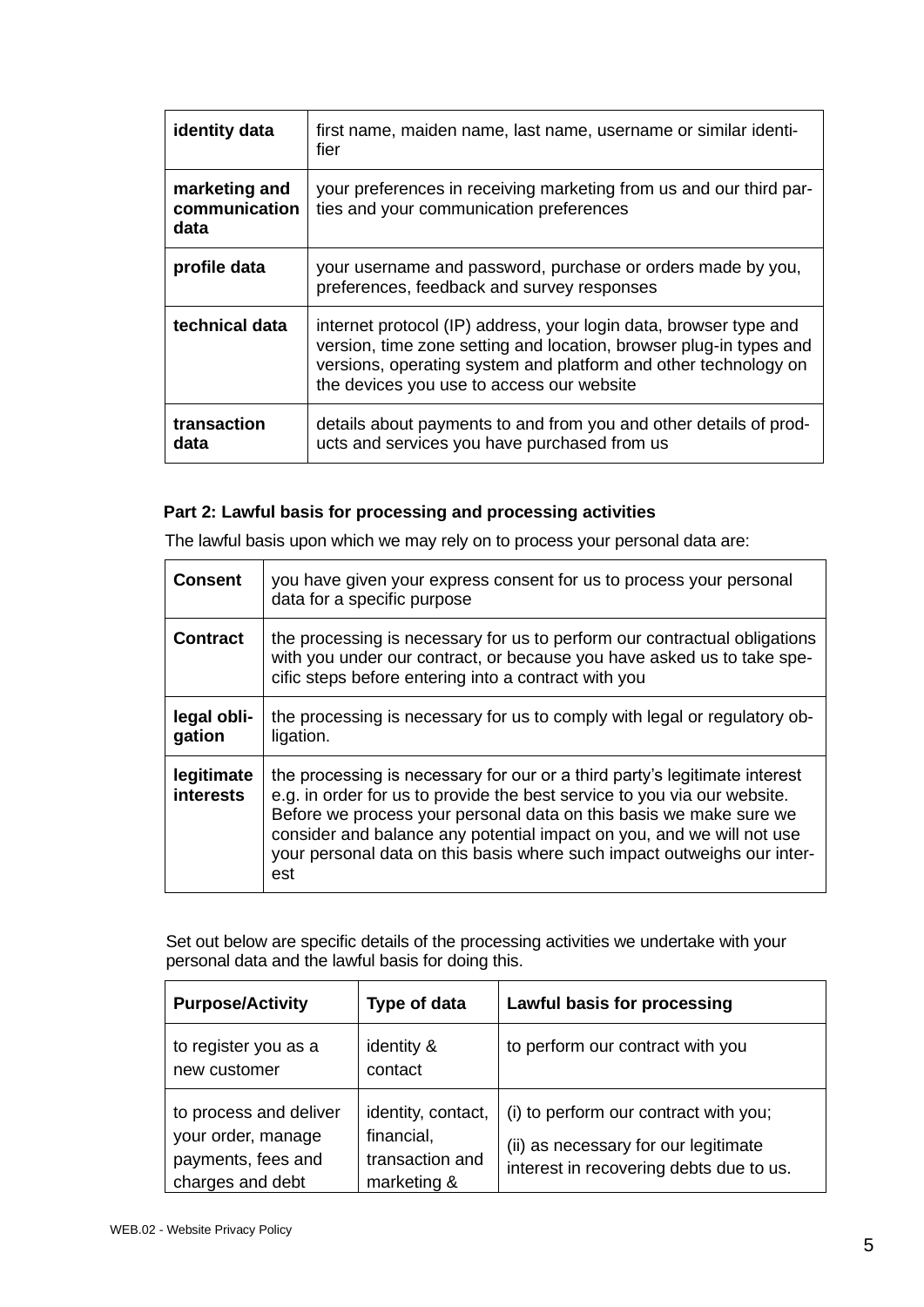| recovery                                                                                                                                                                                        | communications                                                                        |                                                                                                                                                                                                                                                                                                                       |
|-------------------------------------------------------------------------------------------------------------------------------------------------------------------------------------------------|---------------------------------------------------------------------------------------|-----------------------------------------------------------------------------------------------------------------------------------------------------------------------------------------------------------------------------------------------------------------------------------------------------------------------|
| to manage our<br>relationship with you,<br>notifying you about<br>changes to our Terms<br>or Privacy Policy and<br>ask you to leave a<br>review or take a survey                                | identity, contact,<br>profile &<br>marketing &<br>communications                      | (i) to perform our contract with you<br>(ii) as necessary to comply with a legal<br>obligation<br>(iii) as necessary for our legitimate<br>interests in keeping our records updated<br>and analysing how customers use our<br>products/services.                                                                      |
| to administer and<br>protect our business<br>and this website<br>(including<br>troubleshooting, data<br>analysis, testing,<br>system maintenance,<br>support, reporting and<br>hosting of data) | identity, contact<br>& technical                                                      | (i) as necessary for our legitimate<br>interests in running our business,<br>provision of administration and IT<br>services, network security, to prevent<br>fraud and in the context of a business<br>reorganisation or group restructuring<br>exercise<br>(ii) as necessary to comply with any legal<br>obligations |
| to deliver relevant<br>website<br>content/advertisements<br>to you and measure or<br>understand the<br>effectiveness of our<br>advertising                                                      | identity, contact,<br>profile, usage,<br>marketing &<br>communications<br>& technical | as necessary for our legitimate interests<br>in studying how customers use our<br>products/services, to develop them, to<br>grow our business and to inform our<br>marketing strategy                                                                                                                                 |
| to use data analytics to<br>improve our website,<br>products/services,<br>marketing, customer<br>relationships and<br>experiences                                                               | technical &<br>usage                                                                  | as necessary for our legitimate interests<br>to define types of customers for our<br>products and services, to keep our<br>website updated and relevant, to<br>develop our business and to inform our<br>marketing strategy                                                                                           |
| to make suggestions<br>and recommendations<br>to you about goods or<br>services that may be of<br>interest to you,<br>including promotional<br>offers                                           | identity, contact,<br>technical, usage<br>& profile                                   | as necessary for our legitimate interests<br>to develop our products/services and<br>grow our business                                                                                                                                                                                                                |

# **Part 3: Your legal rights**

You have the following legal rights in relation to your personal data: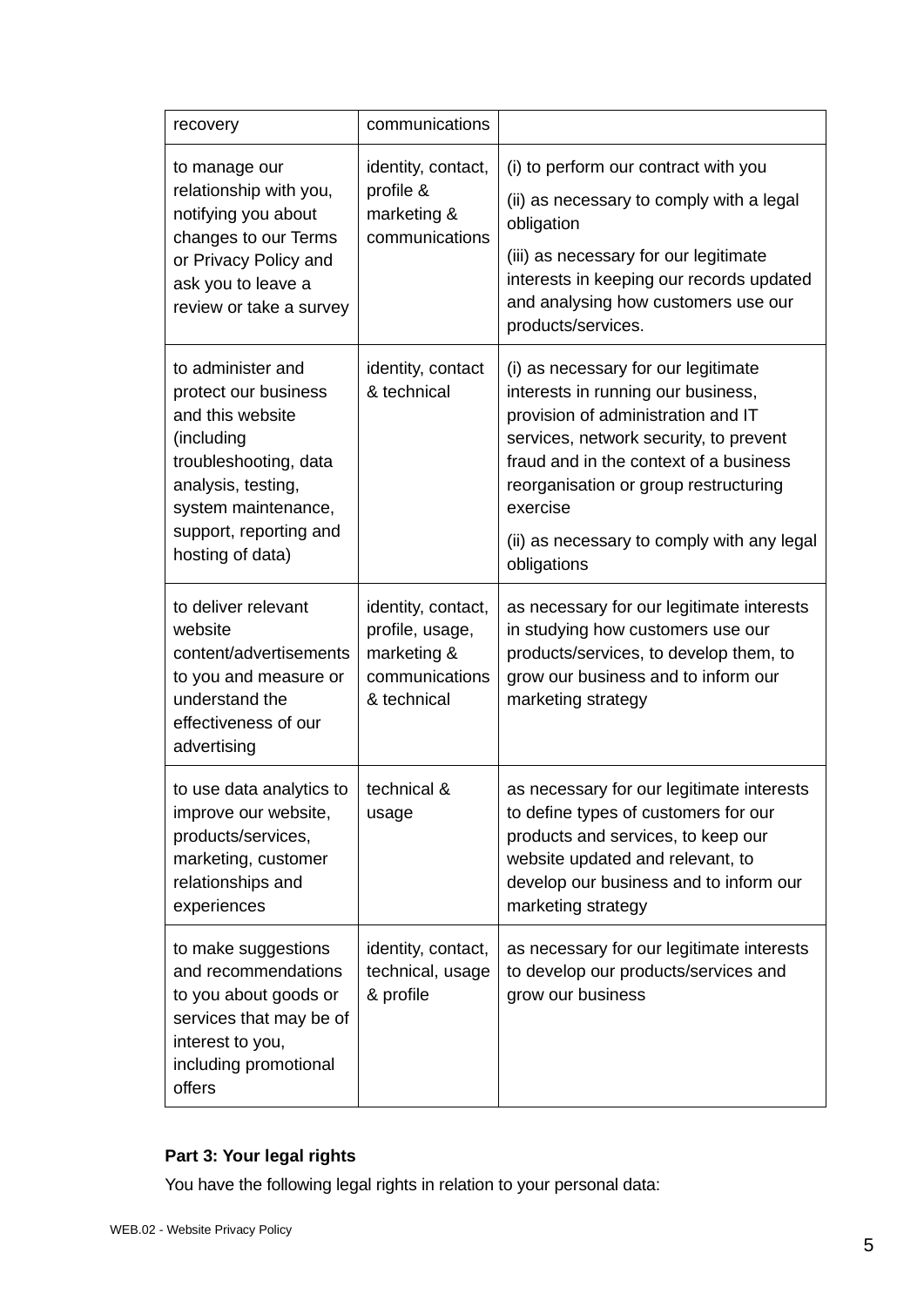| access your<br>data      | you can ask for access to and a copy of your personal data and<br>can check we are lawfully processing it                                                                                                                                                                                                                                                                                                                                                                                                                                                                                                                 |
|--------------------------|---------------------------------------------------------------------------------------------------------------------------------------------------------------------------------------------------------------------------------------------------------------------------------------------------------------------------------------------------------------------------------------------------------------------------------------------------------------------------------------------------------------------------------------------------------------------------------------------------------------------------|
| correction               | you can ask us to correct any incomplete or inaccurate personal<br>data we hold about you                                                                                                                                                                                                                                                                                                                                                                                                                                                                                                                                 |
| erasure                  | you can ask us to delete or remove your personal data where:<br>there is no good reason for us continuing to process it;<br>(a)<br>you have successfully exercised your right to object (see be-<br>(b)<br>low);<br>we may have processed your information unlawfully; or<br>(c)<br>(d)<br>we are required to erase your personal data to comply with<br>local law.<br>We may not always be able to comply with your request for<br>(e)<br>specific legal reasons, which will be notified to you at the time<br>of your request                                                                                           |
| object                   | you can object to the processing of your personal data where:<br>(a) where we are relying on our legitimate interest (or those of a<br>third party) as the basis for processing your personal data, if you<br>feel it impacts on your fundamental rights and freedoms;<br>(b) where we are processing your personal data for direct market-<br>ing purposes.<br>(c) in some cases, we may demonstrate that we have compelling<br>legitimate grounds to process your information which override<br>your rights and freedoms, and, in such circumstances, we can<br>continue to process your persona data for such purposes |
| restrict pro-<br>cessing | you can ask us to us to suspend or restrict the processing of your<br>personal data, if:<br>(a) you want us to establish the accuracy of your personal data;<br>our use of your personal data is unlawful, but you do not want<br>(b)<br>us to erase it;<br>you need us to hold your personal data (where we no longer<br>(c)<br>require it) as you need it to establish, exercise or defend legal<br>claims; or<br>you have objected to our use of your personal data, but we<br>(d)<br>need to verify whether we have overriding legitimate grounds<br>to use it                                                        |
| request a<br>transfer    | you can request a transfer of your personal data which is held in<br>an automated manner and which you provided your consent for us<br>to process such personal data or which we need to process to<br>perform our contact with you, to you or a third party. We will pro-<br>vide your personal data in a structured, commonly used, machine-<br>readable format                                                                                                                                                                                                                                                         |
| withdraw your            | you can withdraw your consent at any time (where we are relying<br>on consent to process your personal data). This does not affect                                                                                                                                                                                                                                                                                                                                                                                                                                                                                        |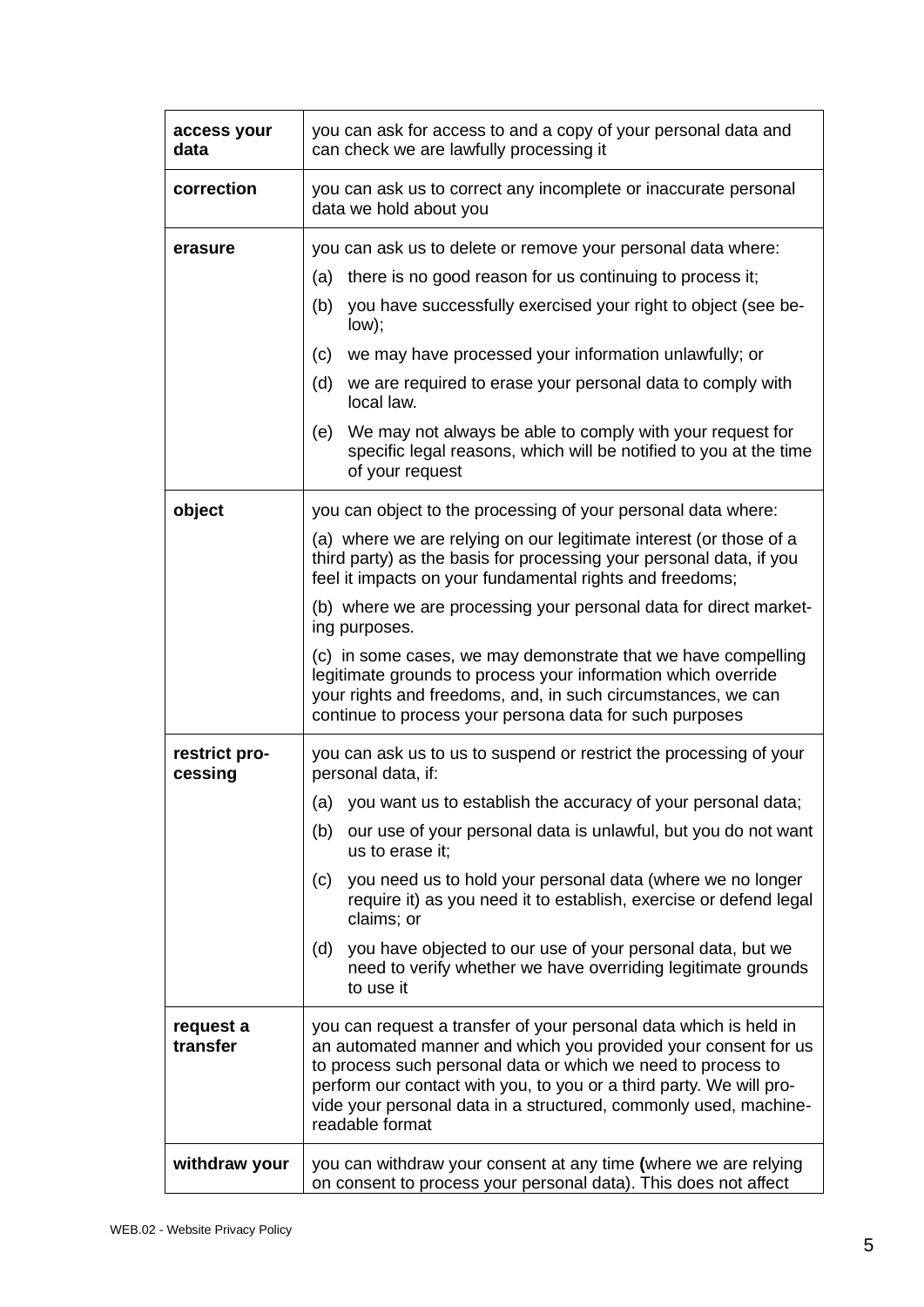| ∣ consent | I the lawfulness of any processing carried out before you withdraw |
|-----------|--------------------------------------------------------------------|
|           | vour consent                                                       |

# **Part 4: Third Parties**

| service provid-<br>ers                                                            | acting as processors or controllers based in the EEA but also<br>around the world who provide Wix platform services and IT and<br>system administration services.                                                                                                                                                                |
|-----------------------------------------------------------------------------------|----------------------------------------------------------------------------------------------------------------------------------------------------------------------------------------------------------------------------------------------------------------------------------------------------------------------------------|
| professional<br>advisors                                                          | acting as processors or joint controllers including lawyers, bank-<br>ers, auditors and insurers based in the United Kingdom who pro-<br>vide consultancy, banking, legal, insurance and accounting ser-<br>vices                                                                                                                |
| <b>HM Revenue &amp;</b><br>Customs, reg-<br>ulators and<br>other authori-<br>ties | acting as processors or joint controllers based in the EEA who re-<br>quire reporting of processing activities in certain circumstances                                                                                                                                                                                          |
| third parties                                                                     | third parties whom we may choose to sell, transfer, or merge parts<br>of our business or our assets. Alternatively, we may seek to ac-<br>quire other businesses or merge with them. If a change happens<br>to our business, then the new owners may use your personal data<br>in the same way as set out in this Privacy Policy |

# **Part 5: Glossary**

| aggregated data                             | information such as statistical or demographic data which may be<br>derived from personal data, but which cannot by itself identify a<br>data subject                                      |
|---------------------------------------------|--------------------------------------------------------------------------------------------------------------------------------------------------------------------------------------------|
| controller                                  | a body that determines the purposes and means of processing<br>personal data                                                                                                               |
| data subject                                | an individual living person identified by personal data (which will<br>generally be you)                                                                                                   |
| personal data                               | information identifying a data subject from that data alone or with<br>other data we may hold but it does not include anonymised or ag-<br>gregated data                                   |
| processor                                   | a body that is responsible for processing personal data on behalf<br>of a controller                                                                                                       |
| special catego-<br>ries of personal<br>data | information about race, ethnicity political opinions, religious or phil-<br>osophical beliefs, trade union membership, health, genetic, bio-<br>metric data, sex life, sexual orientation. |
| <b>ICO</b>                                  | Information Commissioner's Office, the UK's supervisory authority<br>for data protection issues                                                                                            |